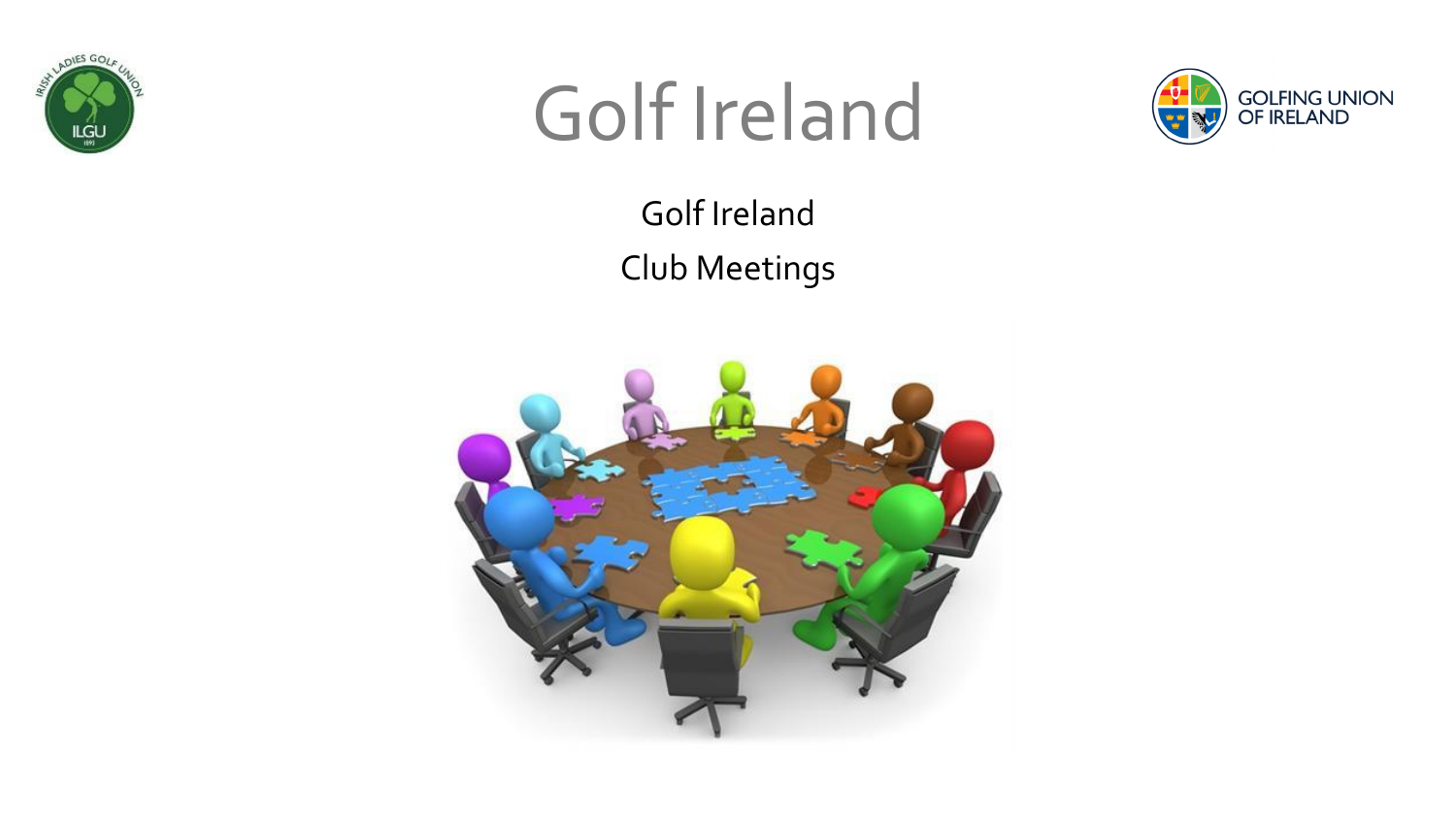



#### Why?

- Falling membership. 25% fall in golf club members. estimated 50K nomadic golfers
- For the good of the game more modern, inclusive and contemporary
- Only country in the world with two separate governing bodies for men and women
- Increased funding for Club Support & Golf Development
- Golf Ireland will lead change and will work to ensure the game is robust and thriving for future generations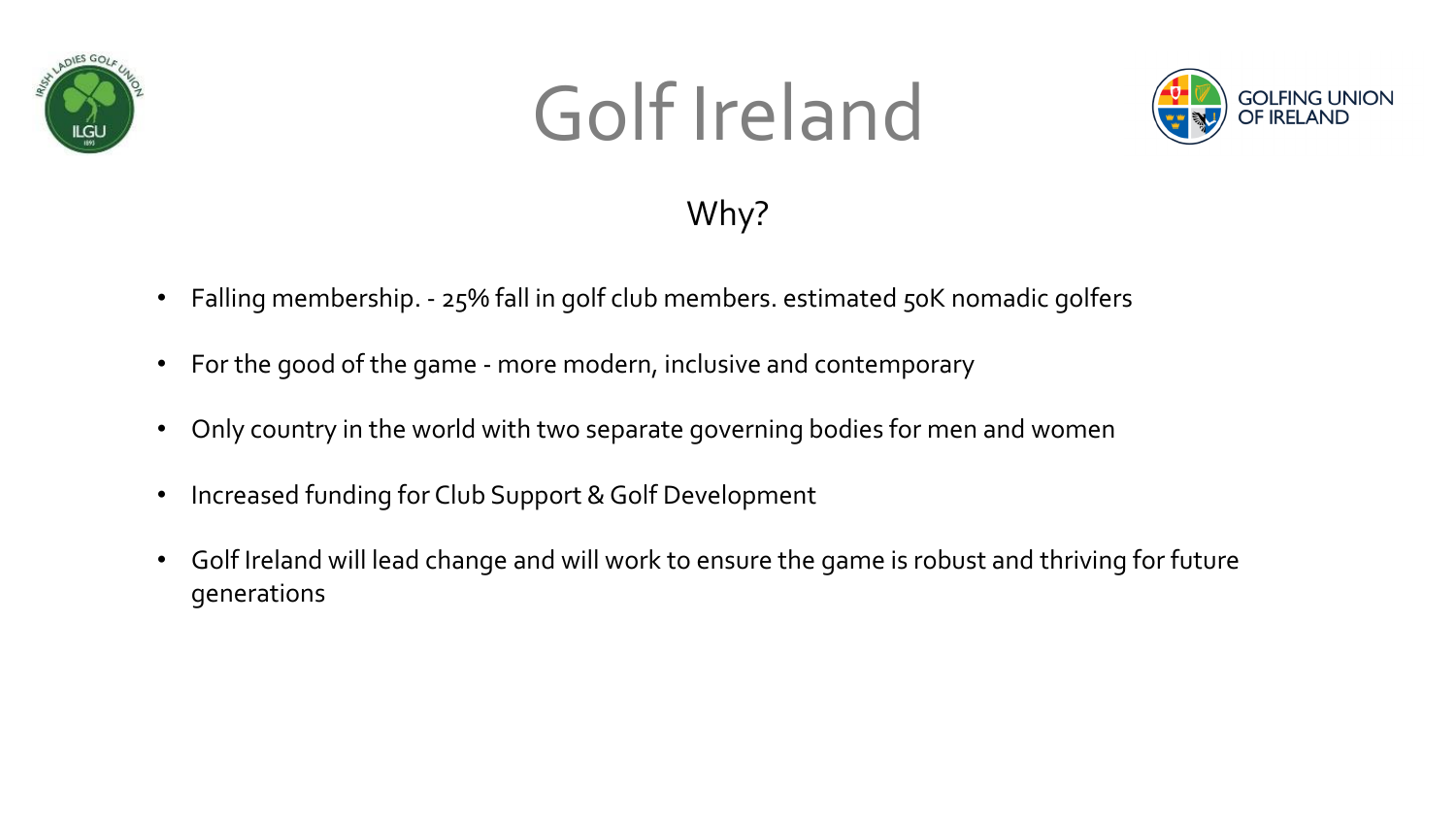



#### Club Benefits

- 
- Increased club support in the areas of business planning, governance, benchmarking, membership development, recruitment and retention and safeguarding. Best practice governance and membership growth retention models
	- Marketing of golf at national level to non golfers. This will assist with membership recruitment and retention
	- Give clubs a greater voice with both Regional and National input
	- Support clubs to develop a range of efficient and modern governance structures
	- Equal and inclusive core focus on increasing participation and membership and promoting a family friendly environment

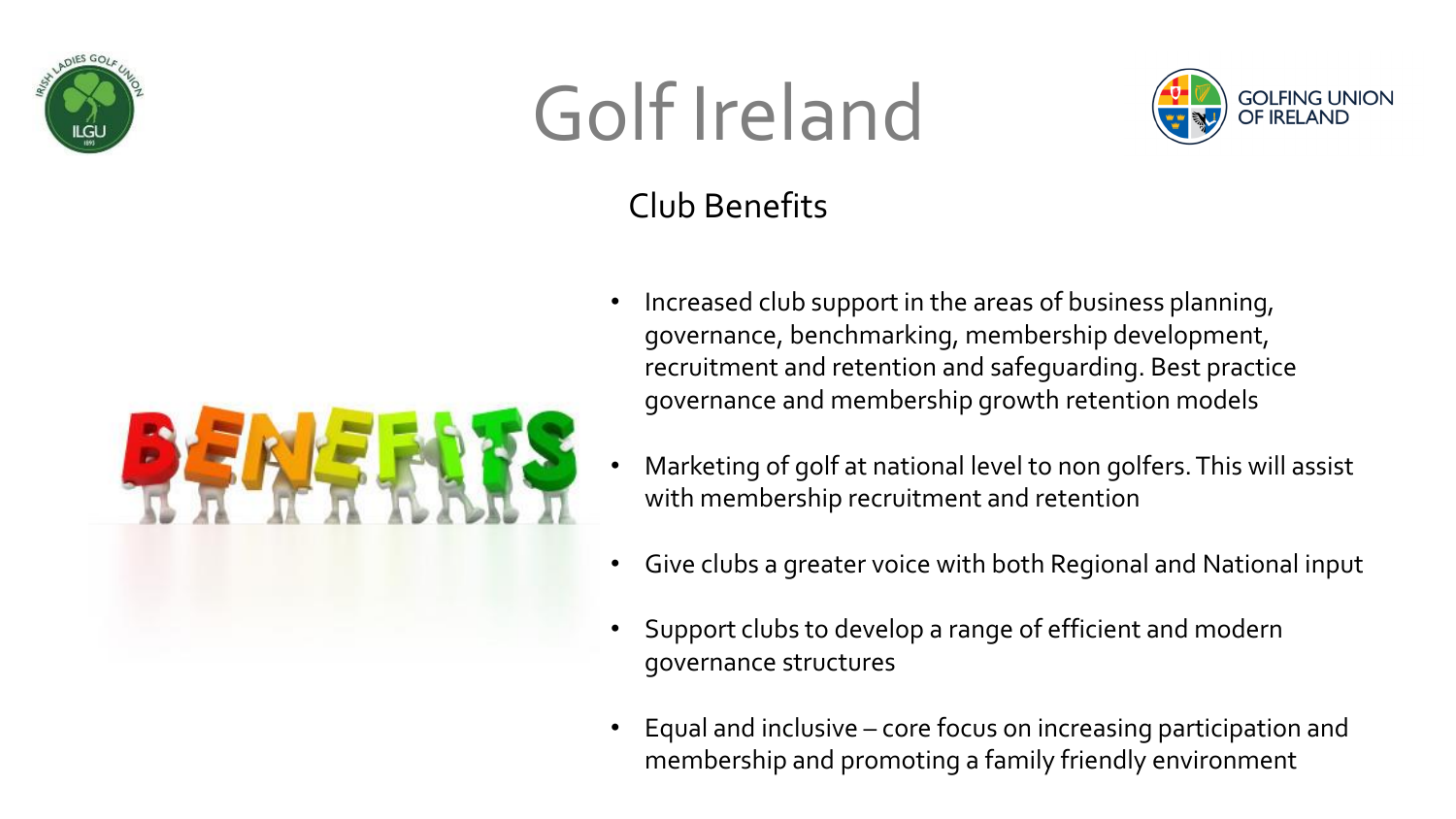



#### Clubs in Golf Ireland

- A set of 14 overarching principles which clubs are encouraged to follow
- Position your club in the top five sports of choice in your community
- Govern your club under a modern democratic inclusive management structure
- Prioritise both adult and junior membership growth and retention to ensure the future of your club
- Promote the integration of golf administration, including competitions and handicapping
- Promote inclusivity and equality for all members.
- Ensure compliance with a range of regulatory requirements
- Adopt and implement the Code of Ethics and Good Practice for Children's Sport and Golf's Safeguarding Policy
- Be fair and consistent in implementing the CONGU UHS
- Comply with the rules of golf as approved by the R&A
- Work closely with Golf Ireland in implementing their policies and practices for golf clubs
- Attract members of all ages with appropriate skills to become club volunteers
- Encourage high levels of participation and integration in club activities and competitions for all members.
- Provide a comprehensive competition schedule which meets the needs of golfers of all handicaps, genders and ages.
- Continuously review coaching and playing opportunities and assess them to ensure they are providing all members with appropriate opportunities to participate in the game.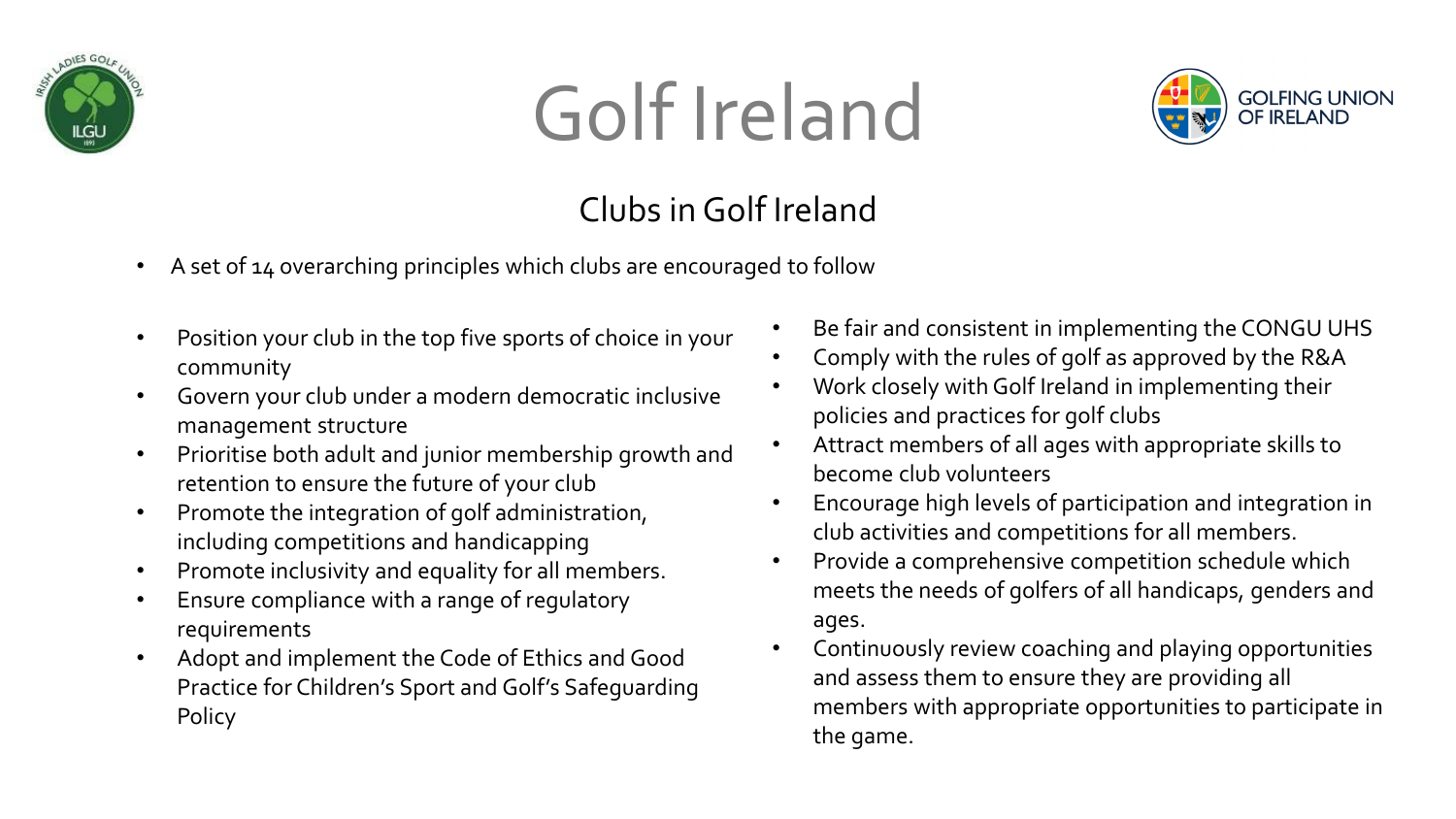



#### Clubs in Golf Ireland

- All clubs currently affiliated will automatically be affiliated on day one of Golf Ireland
- CGI type services will be increased and continued. Delivery at regional level clubs will have direct contact with development/club support officer
- Clubs will be based in a provincial structure
- Men's and women's cups and shields will continue as will the array of championships currently offered for all golfers
- Top level integration of inter-club events; men's and women's cup and shields finals will be played at same venue at same time.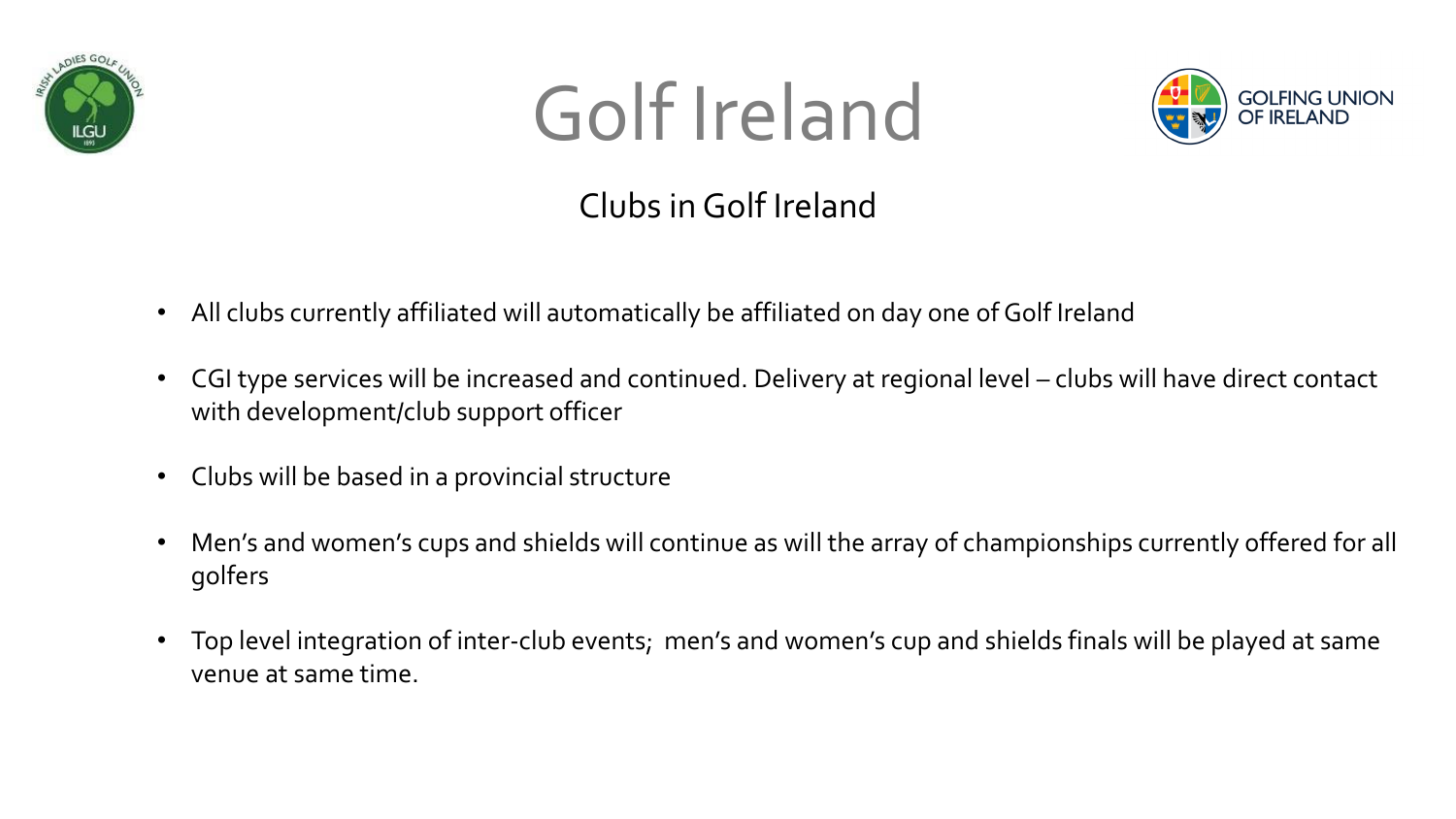



#### Equality in Golf Ireland

- Equality a core value of Golf Ireland
- Minimum 30% representation for both genders throughout the organisation
- 50/50 gender rotation of President chosen from the volunteer base of Golf Ireland
- Voting system structured so both men and women have a say in the outcome of motions and elections etc.

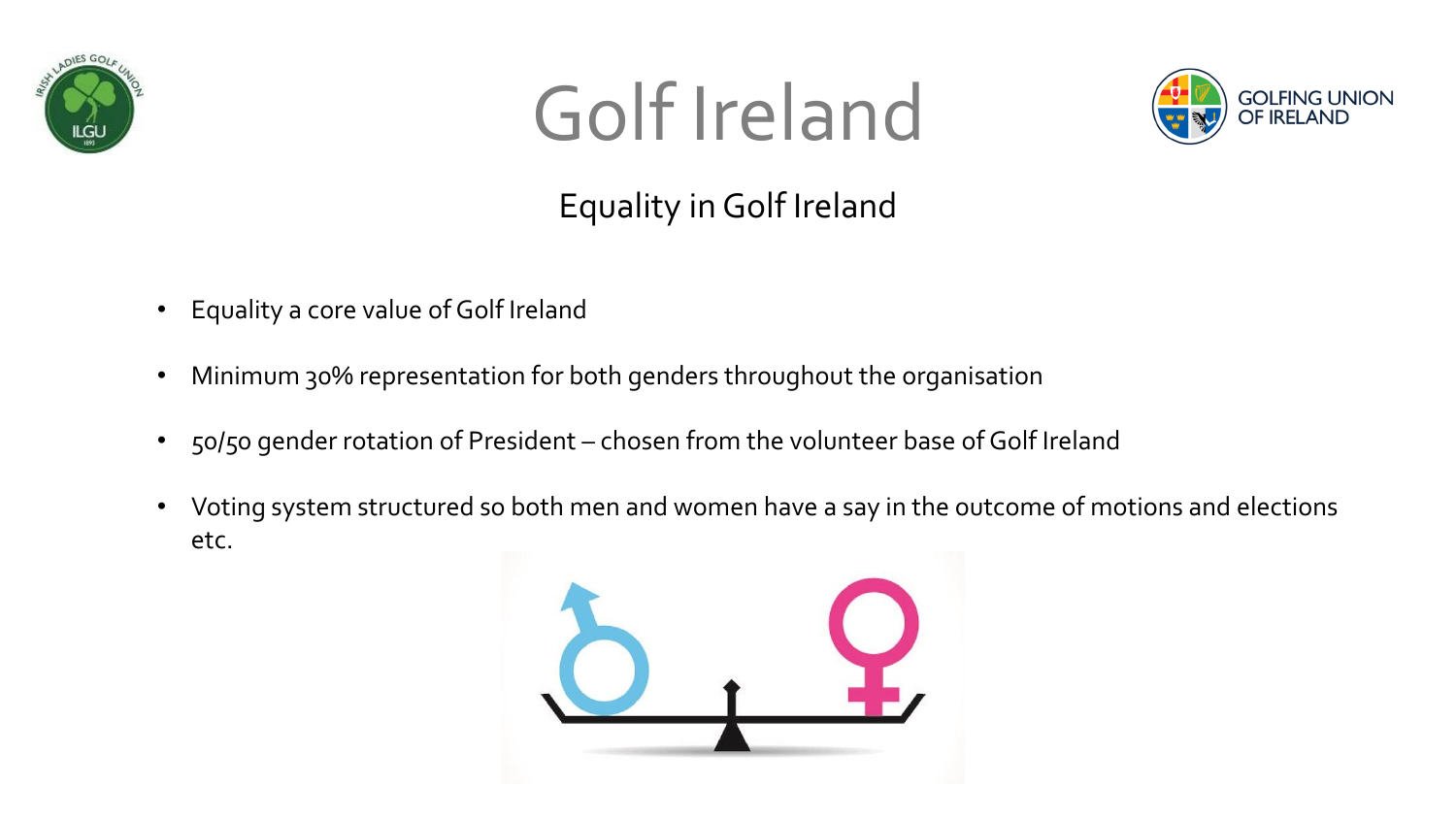



#### Financial Arrangements

- Finance managed centrally and allocated to Regions based on budget submissions
- Annual savings approx. €250,000 by moving to Golf Ireland. Savings will be invested into golf development and club support
- Single affiliation fee for every club member of €24 and £20 for both men and women

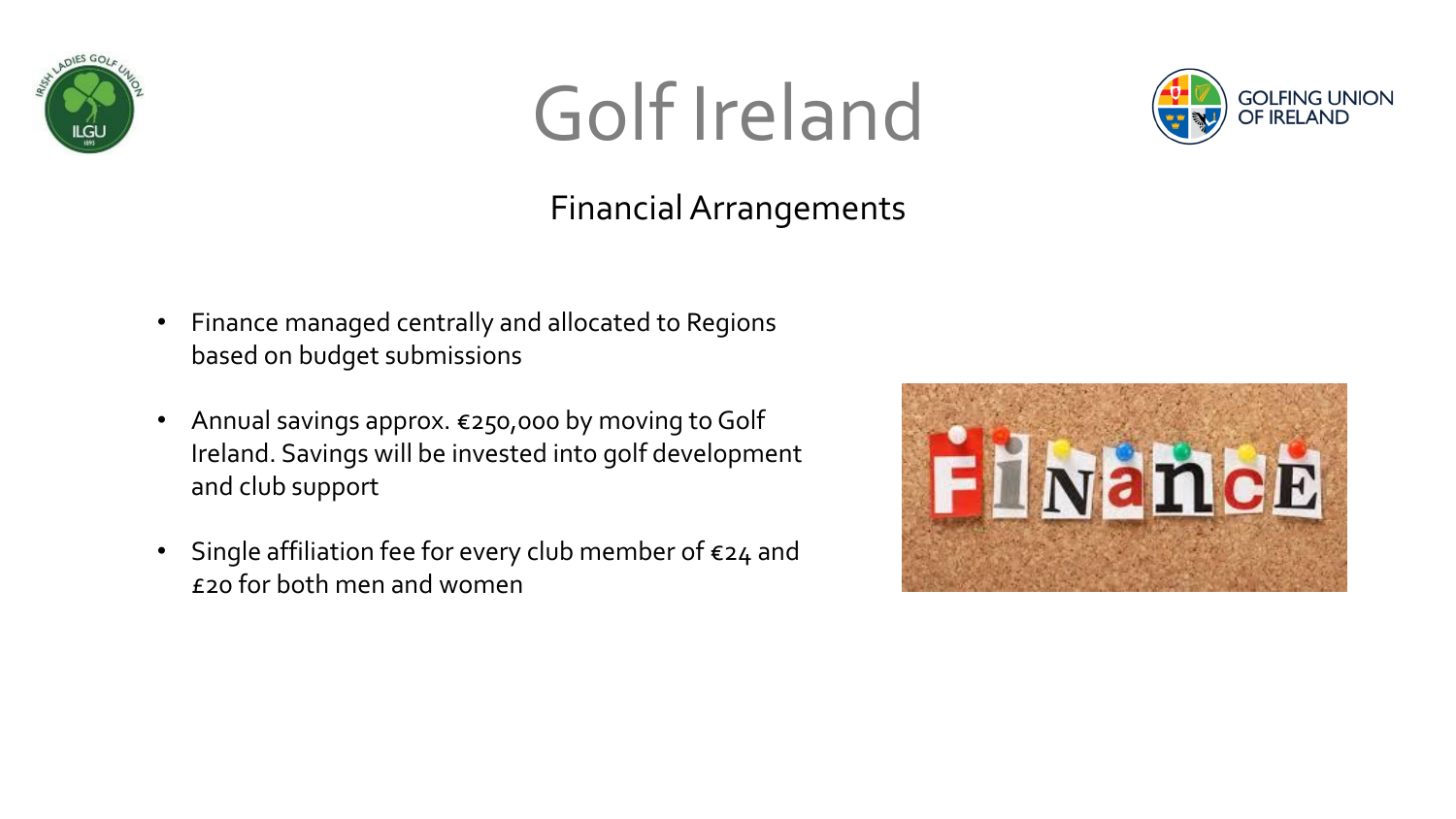



#### Club Voting in Golf Ireland

- Expectation that clubs (men and women) will vote as one club
	- But allowance made for vote splitting if they can't agree
- Two men and two women will be entitled to attend General Meetings (national and regional)
	- Minimum representation is one person may be male or female
- Weighted voting & one person casts all votes on behalf of their club

| <b>Number of Club Members</b> | <b>Number of Votes</b> | % of clubs (2017) |
|-------------------------------|------------------------|-------------------|
| $<$ 150                       | 1 vote                 | 16%               |
| $151 - 300$                   | 2 votes                | 26%               |
| $301 - 500$                   | 3 votes                | 24%               |
| $501 - 700$                   | 4 votes                | 19%               |
| >700                          | 5 votes                | 15%               |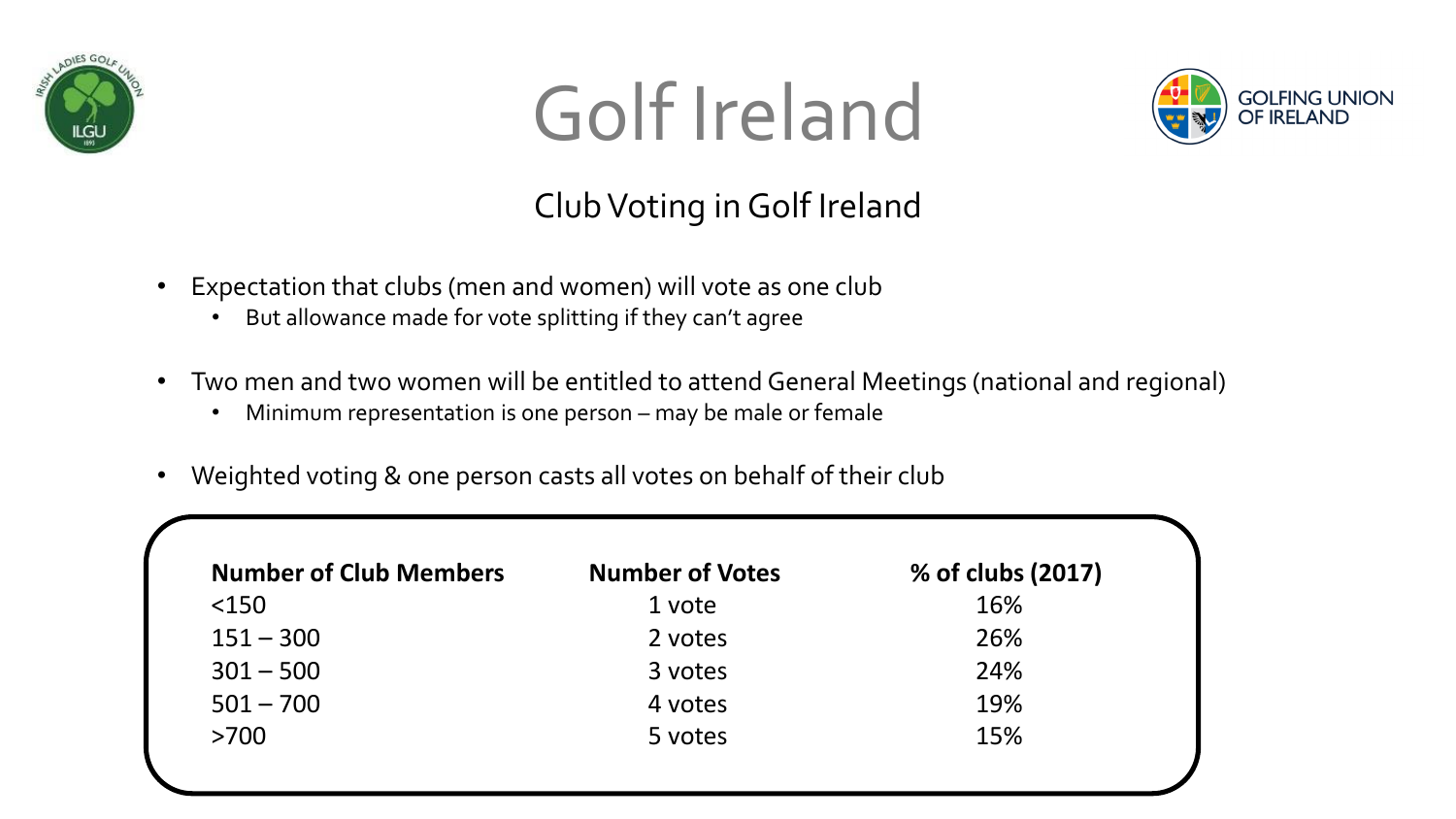



#### Organisational Structure

- Board of 13 Directors
	- Chair  $4$  year term
	- President, President Elect 1 year term
	- 4 Regional Directors 4 year term
	- 6 appointed Directors  $-$  4 year term
	- Gender balance 30/30/40
- Board sub-committees core functions same gender balance
- Minimum of ¼ will retire from the Board annually
- Regional Executive of 14 members
	- Chair  $4$  year term
	- Secretary 4 year term
	- Treasurer 4 year term

Region Officers =  $1$  male,  $1$  female,  $1$  either

- Eleven Executive Members elected from Zones  $4$  year term – minimum  $4$  men and  $4$  women
- Candidates for Regional Executive will be nominated by clubs
- Gender balance 30/30/40
- Max 10 year term on Regional Executive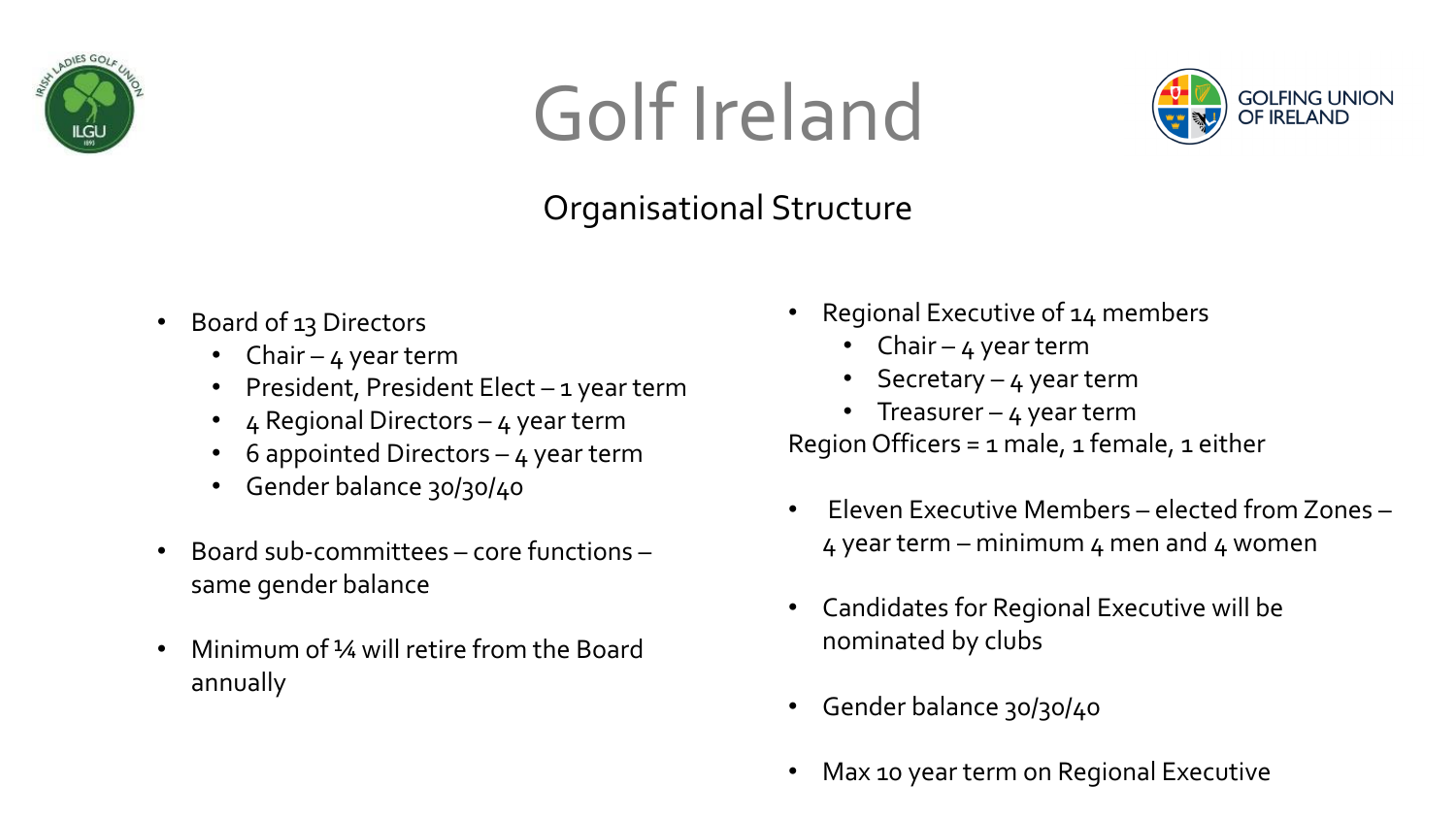



Transition Period  $19^{th}$  Jan 2019 – Dec 2020

• Golf Ireland to be established in January 2021

Transition Period includes:

- Appointment of Transition Board and Transition Team
- Recruitment of CEO
- Transfer staff
- Transfer functions (gradually)
- Set up regions / elect Regional Executives
- Recruiting Nominations Committee & first Board
- **Branding**
- IT systems and website redesign
- Recruitment and Training of Volunteers